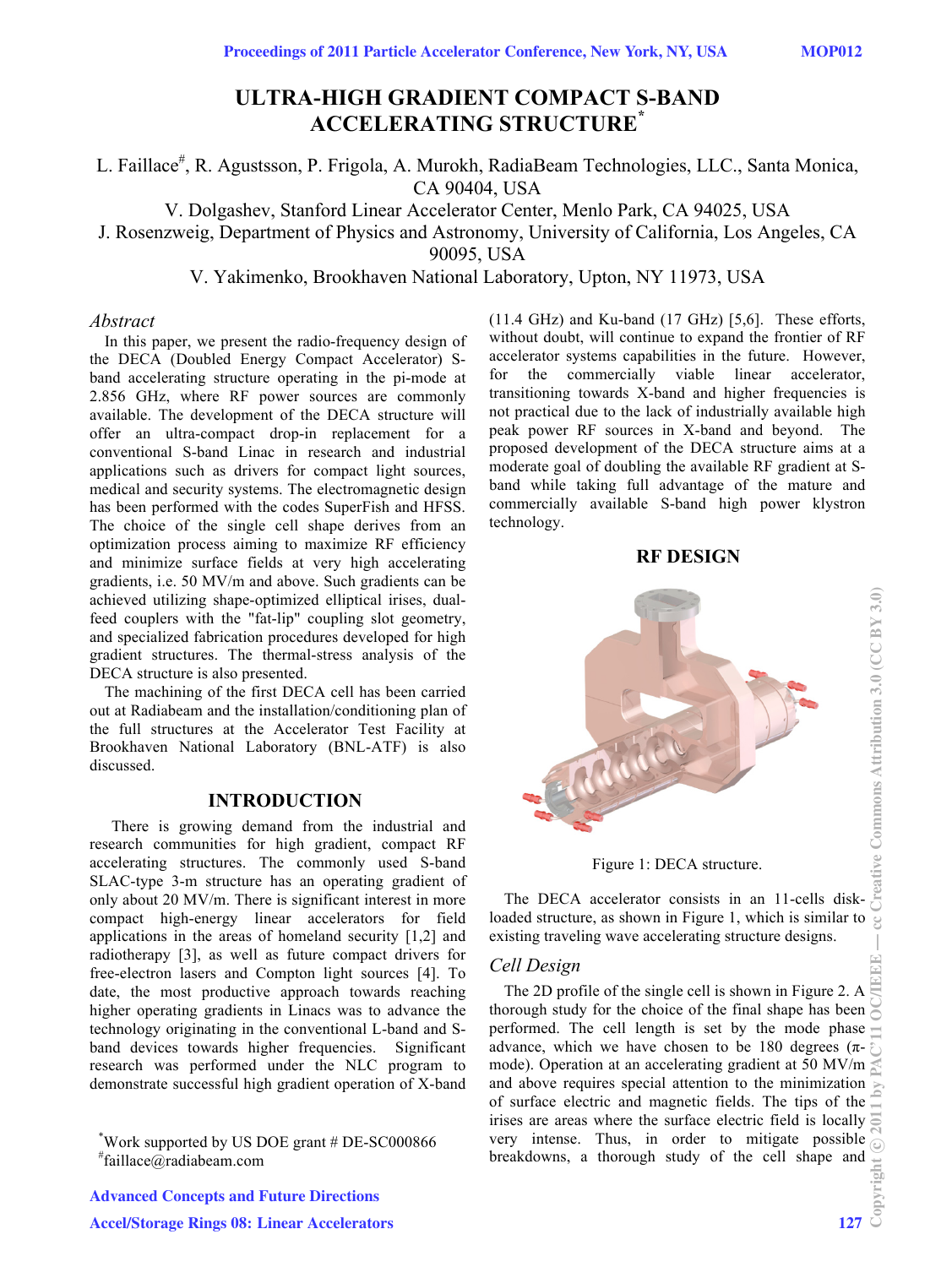corresponding electric field distribution has been carried out using the codes SuperFish and HFSS for 2D and 3D simulations, respectively. The choice of an elliptical shape for the iris allows to achieve an electric field, at the iris tips, with intensity lower than the case with iris circular profile.

Also, an optimization process by using SuperFish for the main RF parameters, such as quality factor and shunt impedance, has been carried out. The results are listed in Table 1. The rounding of the cell edge noticeably improves the quality factor and reduces the wall power consumption.



Figure 2: 2D profile of half cell of the DECA structure; electric field distribution is also shown.

|  |  |  |  | Table 1: Main RF Parameters |
|--|--|--|--|-----------------------------|
|--|--|--|--|-----------------------------|

| Parameter                 | <b>Simulated value</b> |  |  |
|---------------------------|------------------------|--|--|
| $f_{\pi}$                 | 2.856 GHz              |  |  |
| $R_{S}$                   | 93 M $\Omega/m$        |  |  |
| $\Delta f$                | $2.5$ MHz              |  |  |
| $Q_0$                     | 19,500                 |  |  |
| R/Q                       | 143.2 $\Omega$         |  |  |
| $E_{\text{acc}}$          | $50 \text{ mV/m}$      |  |  |
| $E_{\rm max}/E_{\rm acc}$ | 1.8                    |  |  |
| $P_{\rm diss}/cell$       | 2.4 MW                 |  |  |

# *RF Breakdowns*

RF breakdowns are arcs in high-power RF vacuum devices which interrupt RF power flow and produce bursts of X-rays and bright flashes of visible light. This process results in pulse shortening and high-power spikes. Simulations with HFSS show that the peak value of the electric field along the axis of the DECA structure is 91 MV/m (accelerating gradient 50 MV/m) for an input power of about 26 MW, which is consistent with SUPERFISH results. Also, from the picture of the electric field amplitude inside the structure and on the cell surface (Figure  $\overline{6}$ ), we can see that the peak value on the surface is about 90 MV/m, in perfect agreement with Table 1.

## *RF Pulsed Heating*

RF pulsed heating results in material deformations and is driven by intense surface magnetic fields; in the case of the DECA structure, the most intense fields are located at the coupling slot area.

Simulations show that magnetic field reaches a peak equal to  $H_{\text{max}} = 2.8*10^5$  A/m for an input RF power of 28MW and pulse length 1.4 μs. This field value causes a temperature rise of about 20°C, which is far below the safe threshold of 110 °C in the case of copper.

#### **THERMAL/STRESS ANALYSIS**

The thermal analysis of the DECA structure has been carried out by using Ansys13. The average power that the DECA accelerator has to support is relatively low, since we are assuming a 26 MW input power and a pulse length of about 1.4 μs and 1.5 Hz repetition rate, which equates to an average power of 73.5 W. Thus, no intensive cooling system is required aside from temperature stabilization so that the resonant frequency is stable. A quarter section of the structure has been simulated and is shown in Figure 3. The ambient temperature is 22 °C. The temperature distribution is uniform throughout the whole coupler with a peak value of 48 °C at the coupling iris.



Figure 3: left) temperature distribution; right) stress analysis.

Stress analysis is also performed with Ansys. The total deformation and equivalent (von-Mises) stress for the DECA cell are shown in Figure 3. The deformation produces a frequency shift, adjustable by moving the tuners. The von Mises stress measure the yield strength (given in terms of pressure) of the metal, above which the material starts to deform plastically, i.e. non-reversible change of its shape. In the present case, a maximum value of 26μm around the cell is observed, while 77 MPa stress (below the safe threshold for copper) is located at the coupling slot area.

> Advanced Concepts and Future Directions Accel/Storage Rings 08: Linear Accelerators